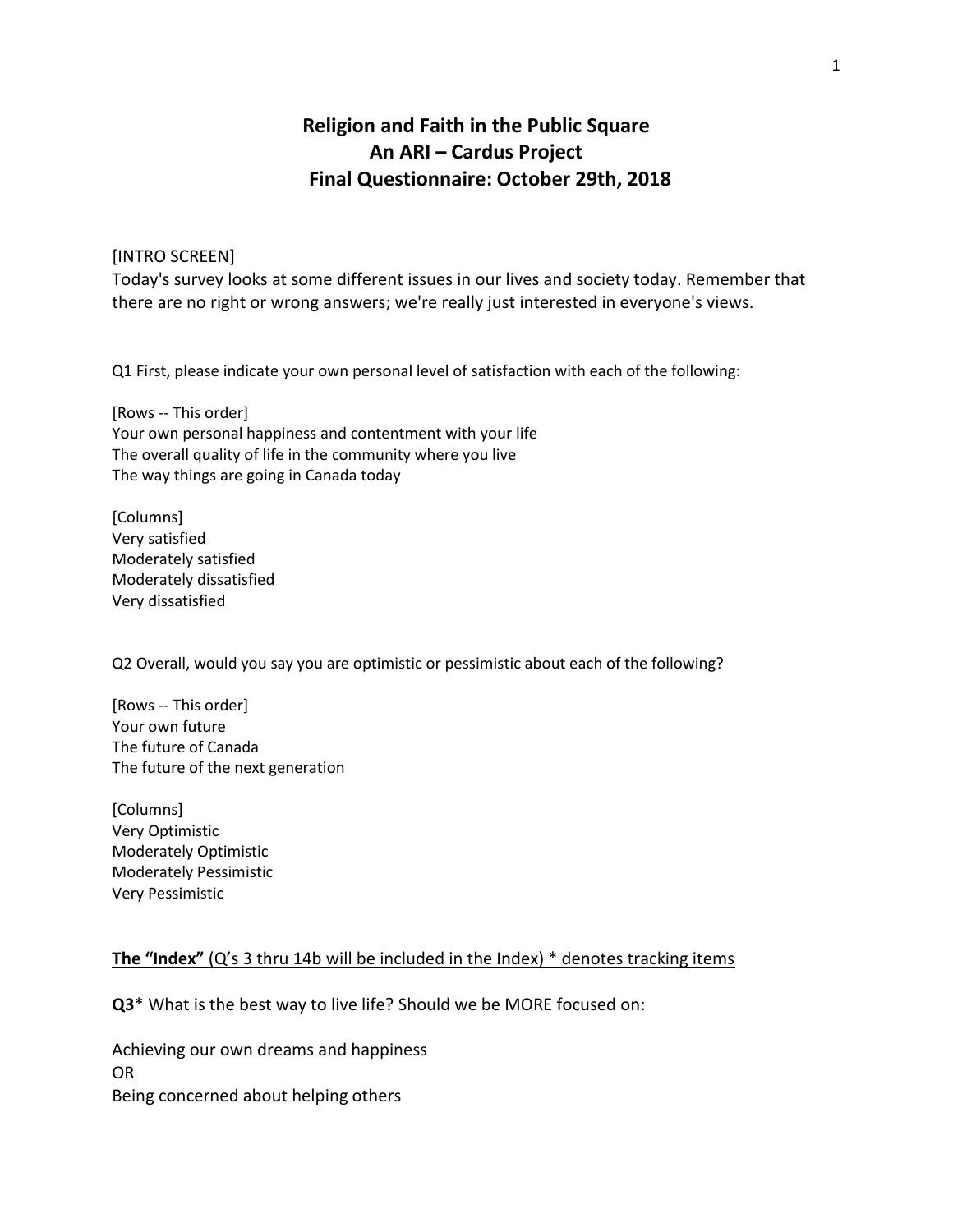## [STANDALONE SCREEN]

Now, let's consider the role of religious and faith communities in Canada today.

By "religious and faith communities" we are generally referring to a group of people who share a religious faith. This could be any religious tradition, such as Christianity, Judaism, Islam, Hinduism, or any other shared faith. And the group could be members of a formal religious order (nuns, for example) or simply involved lay people, or a combination of the two.

**Q4**\* How would you describe the overall contribution religious and faith communities are making to Canada and Canadian society today?

Very good More good than bad A mix of good and bad More bad than good Very bad

**Q5**\* What would you consider ideal when it comes to the overall participation and influence of religious and faith communities in Canadian public life today? In your view, should religious and faith communities have:

A major influence on Canadian public life Some influence Not much No influence at all – religion doesn't belong in public life

**Q6**\* Let's think for a moment about some of the various social issues and challenges facing Canada today. This could be issues of medical ethics, for example, or how we approach challenges such as poverty and homelessness. To what extent do you think religious communities and faith groups are relevant to addressing these types of social issues and challenges today?

More relevant than ever As relevant as ever Becoming less relevant No longer relevant at all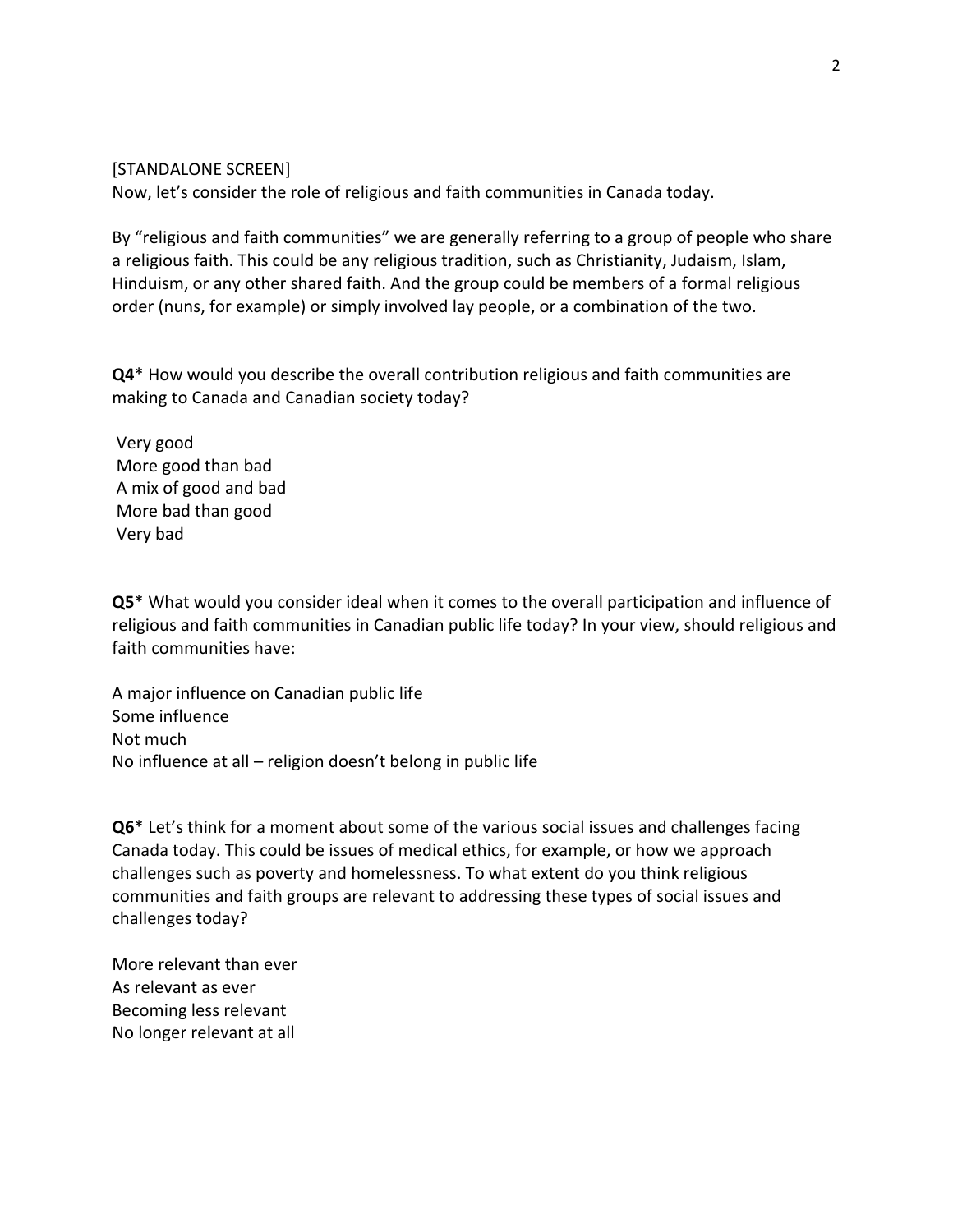**Q7** What kind of contribution would you say religious and faith communities are making in the following areas of Canadian life and society?

[Rows – Randomize] Healthcare – hospitals, clinics, homes for the elderly, etc Education – schools and colleges Social services -- helping people in need Social justice causes – peace, overseas development, poverty etc

[Columns] Very positive Positive A mix of good and bad Negative Very negative Not aware of any contribution

**Q8**\* The Canadian Charter of Rights recognizes "freedom of religion". Very briefly, this means there is no official national religion and people have the right to choose a religion – or no religion – and to practise it without government interference. In your view, does having "freedom of religion" make Canada a better or worse country?

Better Worse No real impact either way Can't say/No idea

**Q9**. Do you agree or disagree with the following statements?

[Rows -- Randomize] \*The Canadian government respects my own religious tradition or faith community

\*Religious and faith communities strengthen Canadian values such as equality and human rights

\*Having a religious or faith-focused upbringing helps shape good citizenship characteristics

\*I'm public about my religion and faith and don't mind other people knowing I'm a believer

\*Reducing the presence of religion in our public life is a sign of progress in our society

##It's important for parents to teach their children religious beliefs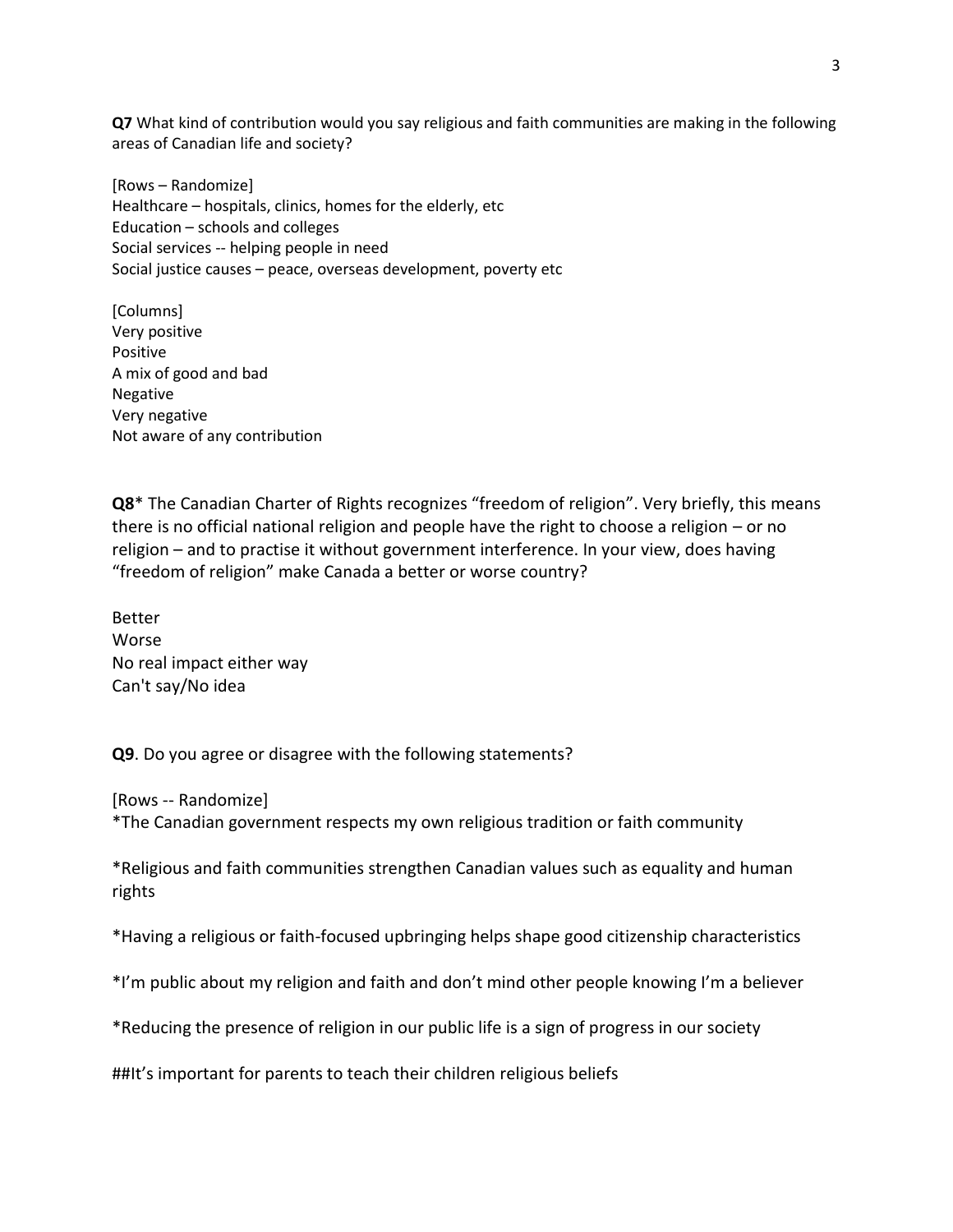I'm uncomfortable with people wearing religious garments and symbols in the workplace

I think it's a definite plus to have people from different religious backgrounds and beliefs living here in my community

It doesn't make sense to continue giving organized religions tax-free charitable status in Canada

[Columns] Agree strongly Agree moderately Disagree moderately Disagree strongly

**Q10**\* Overall, do you feel Canadian society today tends to make room for or shuts out your own personal values and faith?

Makes room for Shuts out No real impact either way Don't know/can't say

## **Spectrum of Spirituality**

[## items are inputs to create the four groups defining Canada's spirituality spectrum]

## [STANDALONE SCREEN]

These next questions are about you and your own personal beliefs. As always there are no right or wrong answers – we just want to understand people better.

**Q11**\*Do you believe:

[Rows -- This order] ##That God or a higher power exists ##In life after death

[Columns] Yes, I definitely do believe Yes, I think so No, I don't think so No, I definitely do not believe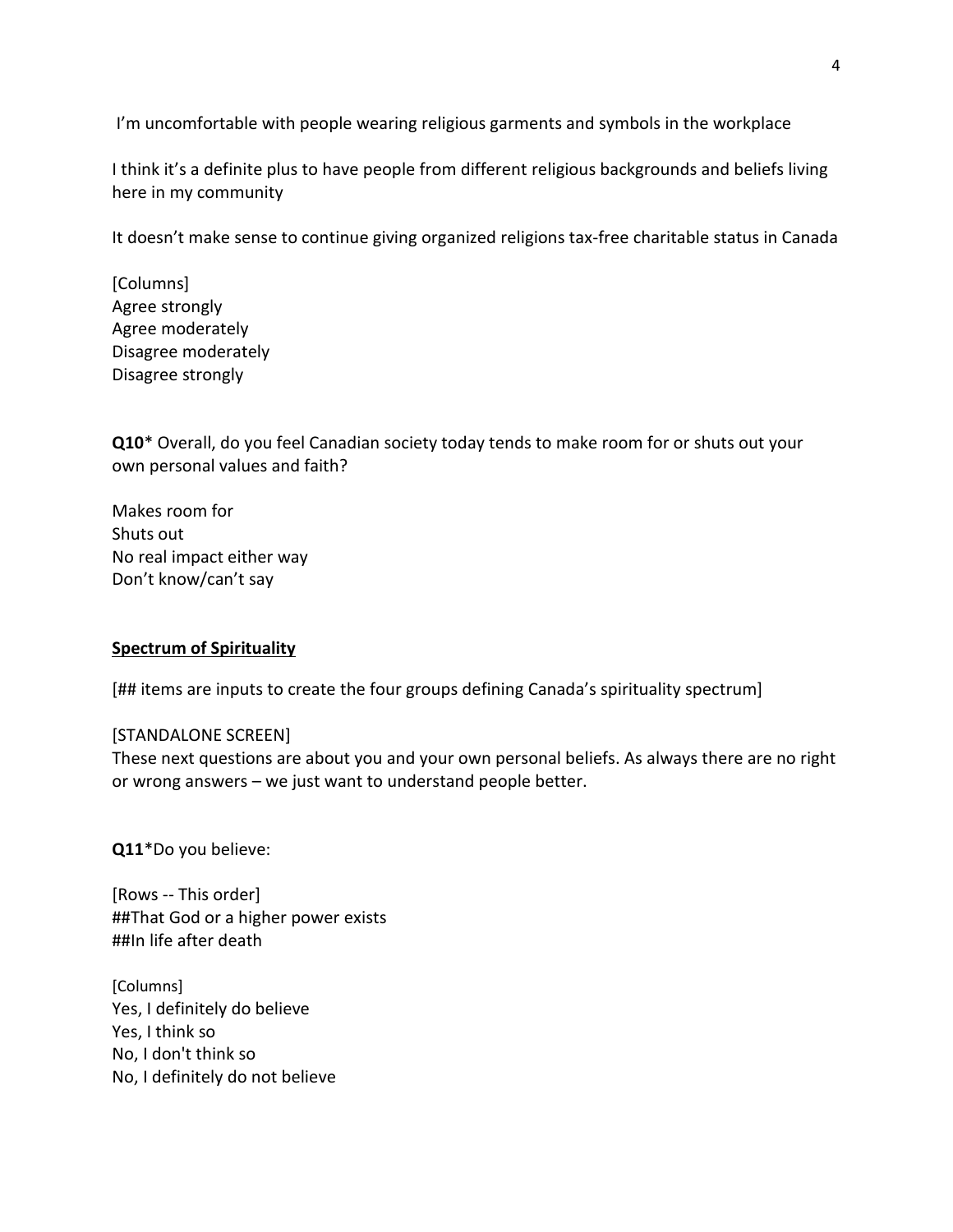**Q12**\*How often, if at all, do you:

[Rows – Randomize] ##Pray to God or some higher power ##Attend religious services (other than weddings or funerals) ##Feel you experience God's presence ##Read the Bible, Quran, or other sacred text

[Columns] Never Only rarely A few times a year Once or twice a month Once a week or so A few times a week Everyday

[If bottom two box (Don't think/Definitely do not believe) God or a higher power exists at Q11, ask Q13. Others skip ahead.]

**Q13** \* ##You have indicated that you do not believe that God or a higher power exists -- or that you don't think so. Just to confirm, how would you describe yourself when it comes to the whole area of personal faith or spirituality? Would you say:

You do not have any feelings of faith or spirituality Have some/at some times You do have feelings of faith or spirituality in your life

**Q14a**\*Do you ever think of yourself as part of a religious tradition? For example, do you consider yourself to be: (Please select what best applies to you.)

[This order] Christian Jewish Muslim Other non-Christian No, none of these

[If "No, none of these" at Q14a:] **Q14b**\*Would you say you are: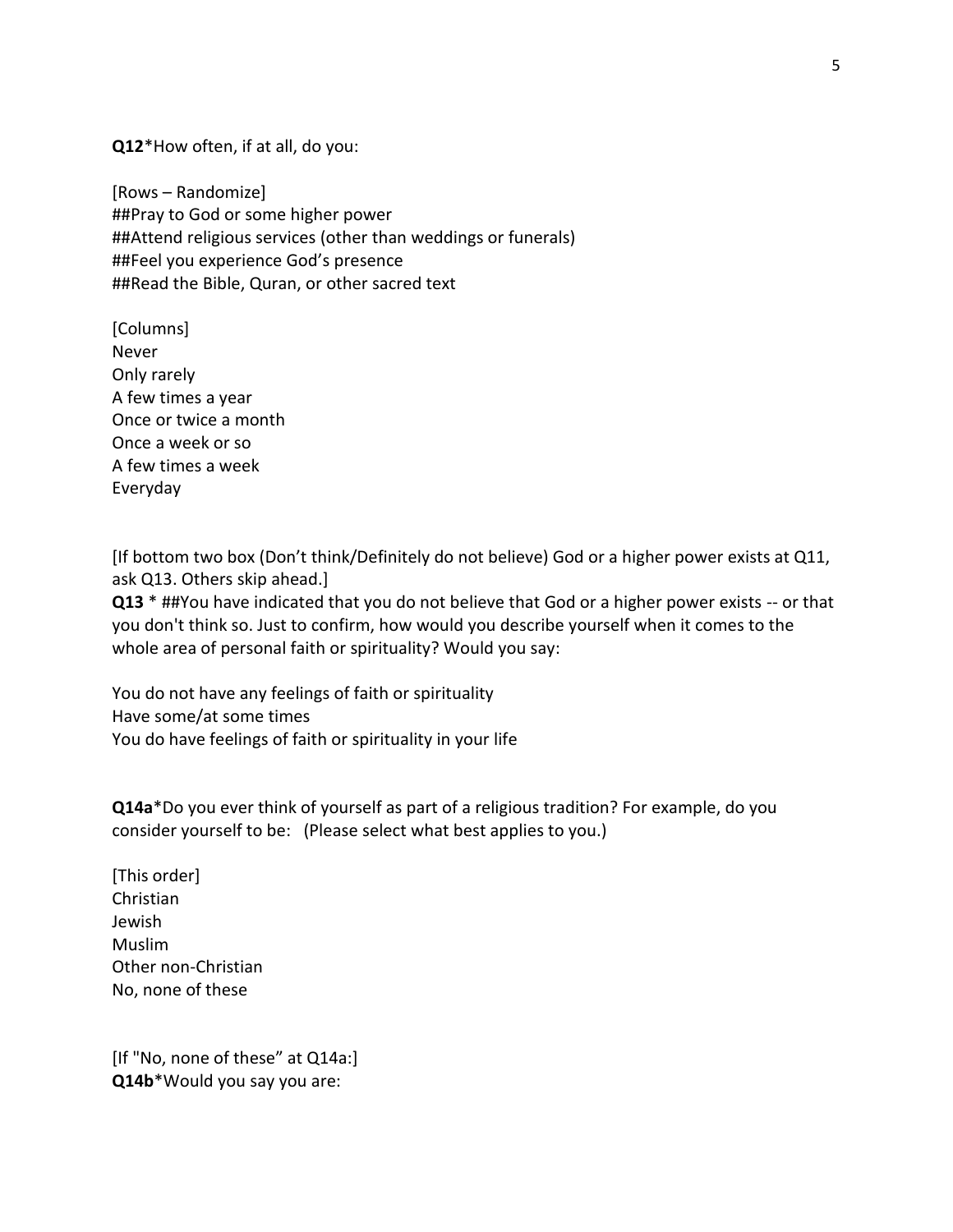Agnostic Atheist Nothing in particular Something else

Q15. Let's turn now to a few related but broader issues.

In your view, how important is it for government decision makers to be personally knowledgeable about the basic beliefs of the world's major religions? Do you consider that to be:

Very important Fairly important Not that important Not important at all

Q16. Do you think the basic beliefs of the world's major religions should be taught in Canadian public high schools?

Yes, definitely Just the very basics No, should not be taught

Q17. People have different attitudes about discussing and debating religious views with other people. As far as you are concerned, are each of the following acceptable or unacceptable?

[Rows – Rotate first two] Teasing or making fun of someone's religious beliefs Teasing or making fun of someone for not having religious beliefs Trying to convince someone to change their religious beliefs (or lack of)

[Columns:] Acceptable – as long as it's not mean Sometimes okay/Depends Unacceptable/off limits

[Q18 to be asked of those NOT choosing: "No, none of these" at Q14a OR "Definitely do not believe -- God or a higher power" at Q11]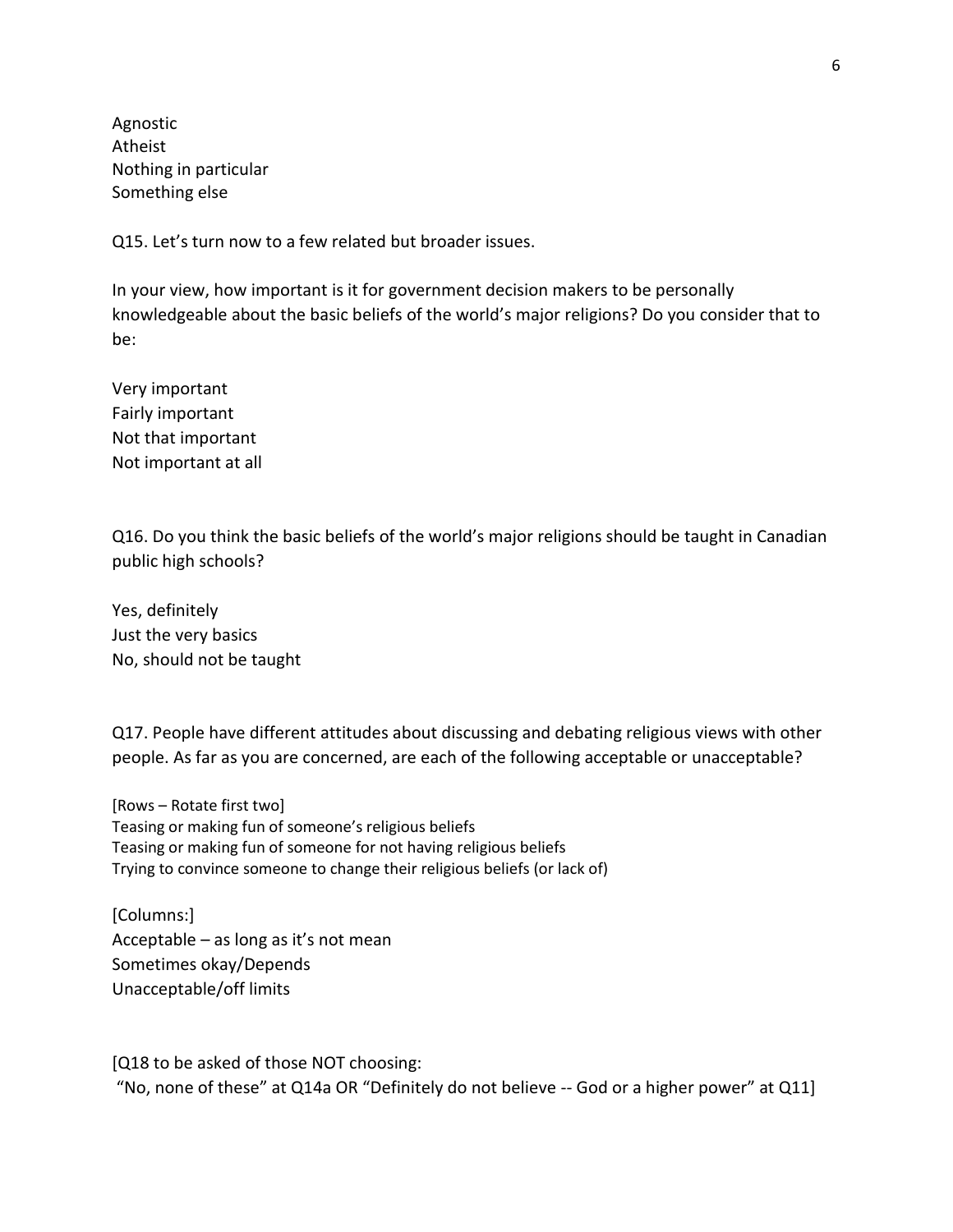Q18. Generally speaking, to what extent do you or would you personally feel comfortable expressing your own views about each of the following in a public setting – say, at work or somewhere else in the community (not your place of worship) with people outside your own close circle of friends?

[ROWS – THIS ORDER] Your personal faith beliefs and practises Views on issues like abortion or assisted dying that may not be shared by the majority of public opinion

[Columns:] Always feel comfortable expressing views on that Usually comfortable Usually uncomfortable Always feel uncomfortable expressing views on that Really depends – could be either

Q19. And how comfortable do you or would you feel asking co-workers or others (not from your own close circle and not from your place of worship) for donations for a cause sponsored by a religious group you belong to or support?

Always comfortable with that Usually comfortable Usually uncomfortable Always uncomfortable with that Really depends – could be either

## **Socio-demographics and Other info**

Q20. Finally, just to wrap up, some additional questions for our statistical analysis.

More specifically now, which one of the following best describes your religion?

Roman Catholic United Church Anglican Lutheran Presbyterian Baptist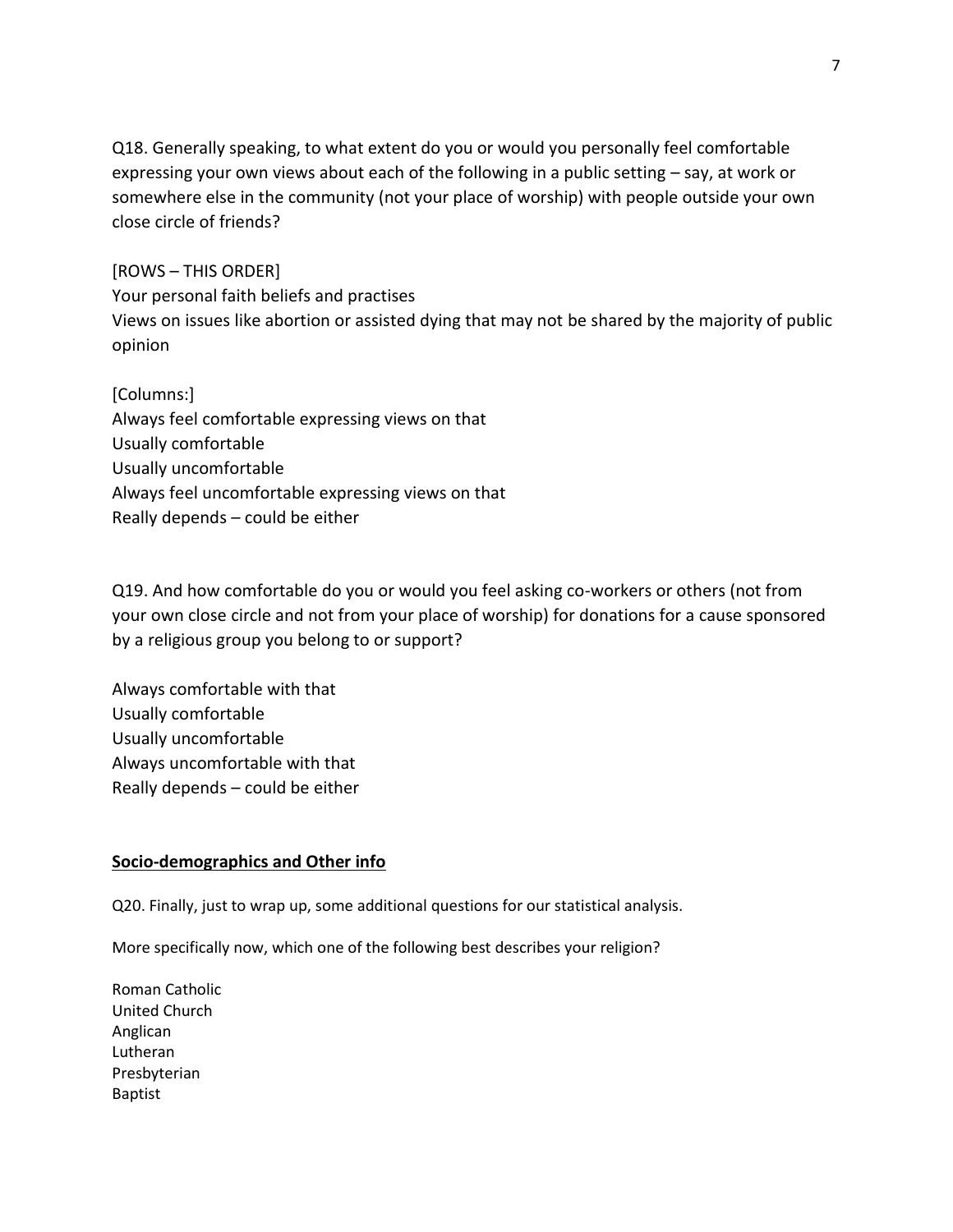Pentecostal Other evangelical Christian Other Christian Muslim Hindu Jewish Sikh Buddhist No religious identity Other (please specify)

Q21. Some people say Canadians variously (1) embrace faith and religion, (2) reject faith and religion, or (3) are somewhere in between the two extremes.

Where would you tend to locate yourself?

I am inclined to embrace my faith and/or religion I am inclined to reject any faith and/or religion I am somewhere in between

Standard Demographics:

Region Gender Age Education HH Income

Plus:

Q22. Vote Federal 2015

Q23. Were you born in Canada or in another country?

In Canada In another country

Q24. Ethnicity

Q25. Would you say you are a member of a visible minority (in terms of your ethnicity/heritage/race)?